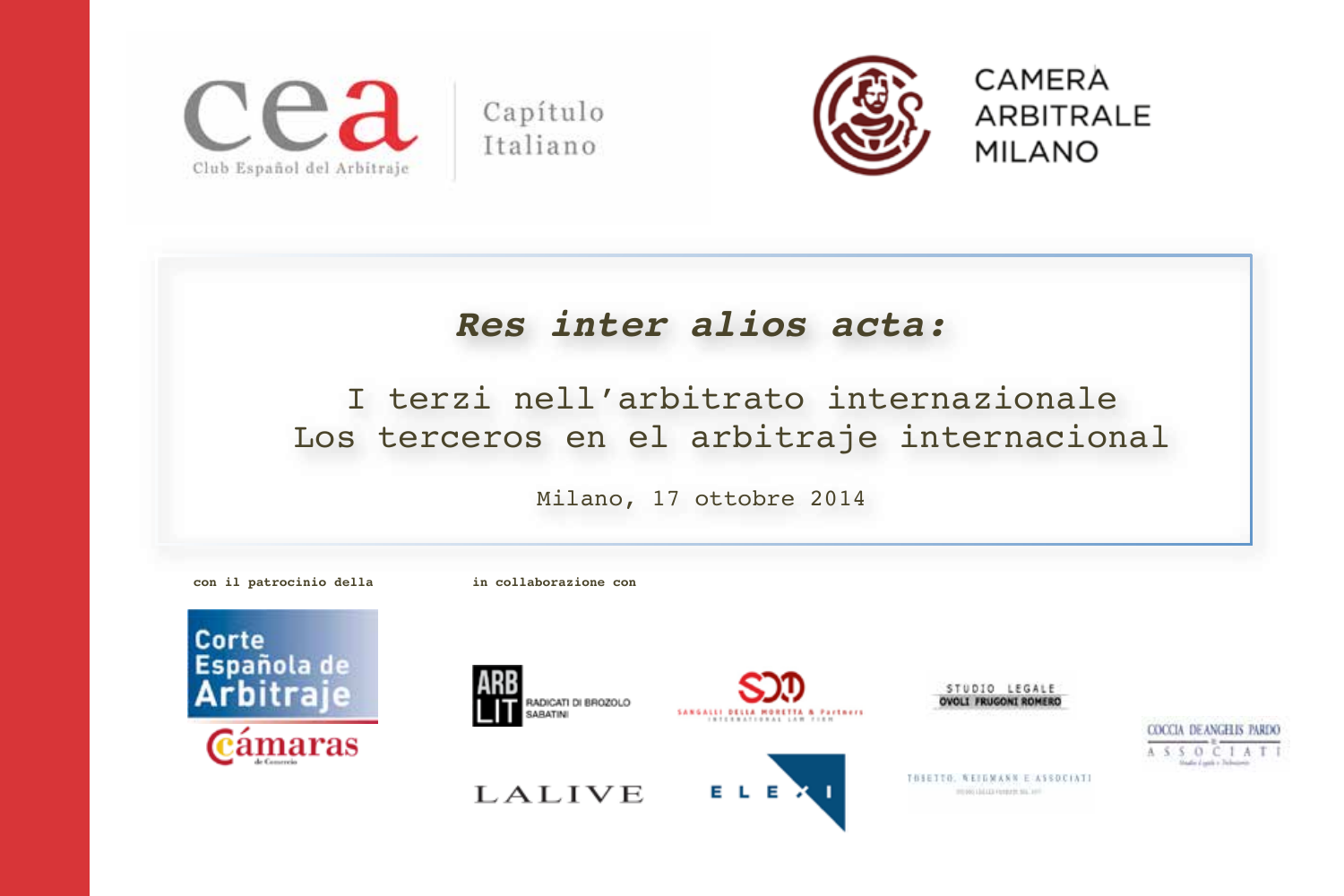

ARBITRALE

CAMERA

**MILANO** 

# 14:00 SALUTI / BIANVENIDA

- ! **STEFANO AZZALI** (SEGRETARIO GENERALE CAMERA ARBITRALE DI MILANO))
- ! **JOSÉ ANTONIO CAINZOS** (PRESIDENTE DEL CLUB ESPAÑOL DEL ARBITRAJE)
- ! **NAZARETH ROMERO** (SEGRETARIO CAPÍTULO ITALIANO DEL CLUB ESPAÑOL DEL ARBITRAJE)
- ! **PABLO POZA CISNEROS** (SECRETARIO GENERAL DE LA CORTE ESPAÑOLA DE ARBITRAJE)

## INTRODUZIONE AL TEMA DEL SEMINARIO / INTRODUCCIÓN SOBRE EL TEMA DEL SEMINARIO

! **LUIGI FUMAGALLI** (PRESIDENTE DEL CONSIGLIO ARBITRALE - CAMERA ARBITRALE DI MILANO)

### 14:45

# I TERZI E LA CONVENZIONE DI ARBITRATO / LOS TERCEROS Y EL CONVENIO ARBITRAL

# PACTA TERTIIS NEC NOCENT NEC PROSUNT?

#### CHAIRS:

- ! **GIULIO PALERMO** (LALIVE GINEVRA)
- ! **JAVIER PUYOL MONTERO** (MAGISTRADO EXCEDENTE LETRADO TRIBUNAL CONSTITUCIONAL ESPAÑA)

#### DISCUSSANTS:

- ! **PILAR PERALES VISCASILLAS** (BAKER & MCKENZIE MADRID)
- ! **EMILIO PAOLO VILLANO** (ELEXI TORINO)
- ! **FRANCISCO MALAGA** (LINKLATERS MADRID)
- ! **JEAN-MARIE VUILLEMIN (**FRORIEP MADRID)

#### 16:30 COFFEE BREAK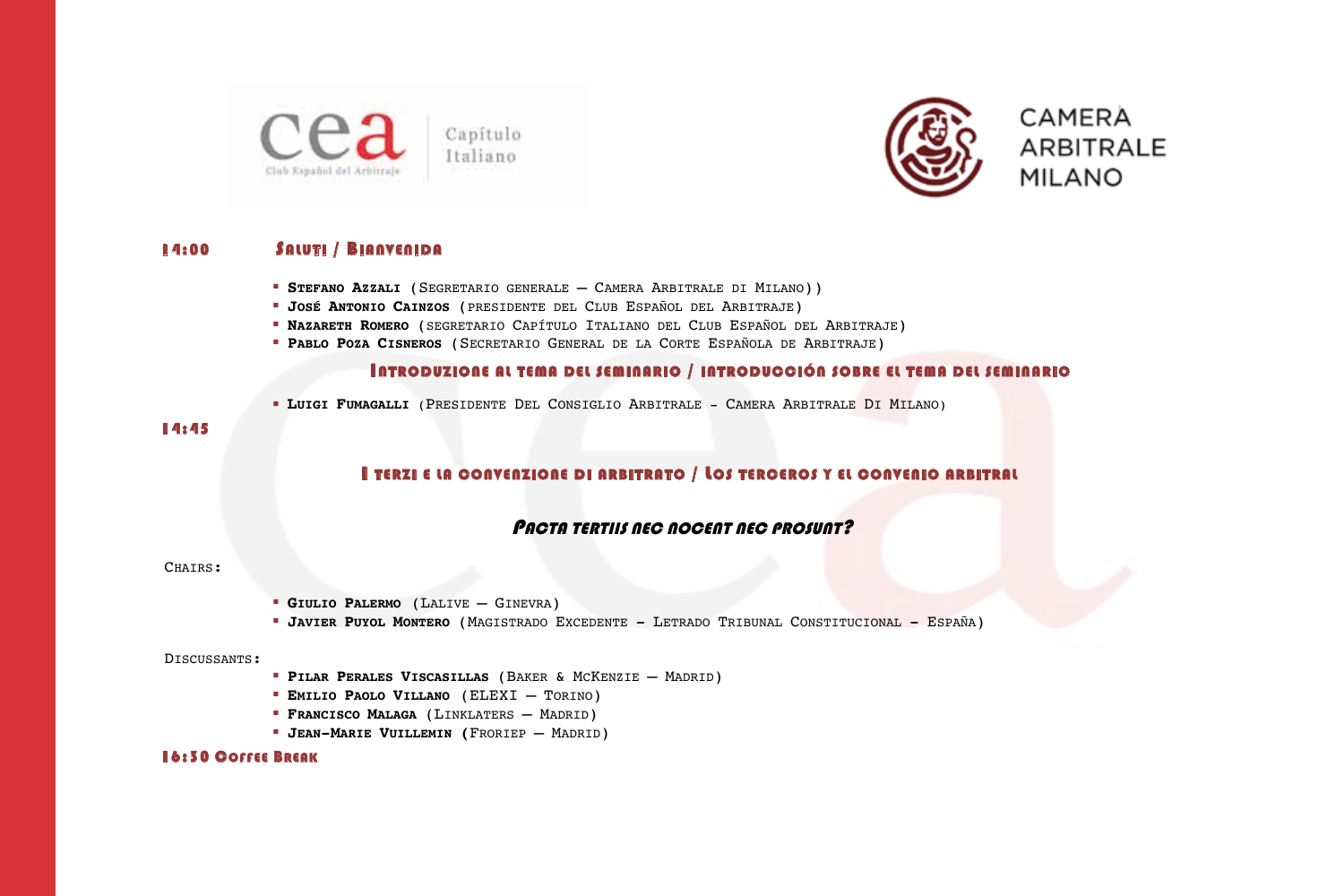17:00

# I TERZI, IL PROCEDIMENTO ARBITRALE E IL LODO / LOS TERCEROS, EL PROCEDIMIENTO ARBITRAL Y EL LAUDO

## **ARBITRATUS VOLENTEM DUCIT, NOLENTEM TRAHIT?**

CHAIRS:

- ! **SERGIO MARIA CARBONE** (STUDIO CARBONE E D'ANGELO GENOVA)
- ! **MASSIMO COCCIA** (COCCIA DE ANGELIS PARDO & ASSOCIATI ROMA)

#### DISCUSSANTS:

- ! **LAURA SALVANESCHI** (BONELLI EREDE PAPPALARDO MILANO)
- ! **ALBERTO FORTÚN (**CUATRECASAS, GONÇALVES PEREIRA MADRID)
- ! **ALBERTO CROZE** (SANGALLI, DELLA MORETTA & PARTNERS MILANO)
- ! **LUIS GONZÁLEZ GARCÍA** (MATRIX CHAMBERS LONDRA)
- **MICHELE SABATINI (ARBLIT MILANO)**

#### CONSIDERAZIONI CONCLUSIVE / CONSIDERACIONES CONCLUSIVAS

! **MARIA BEATRICE DELI** (MEMBRO DEL CONSIGLIO ARBITRALE DELLA CAM - SEGRETARIO GENERALE AIA SEGRETARIO GENERALE ICC ITALIA)

# 19:00 – 20:00 COOKTAIL OFFERTO DALLA CORTE ESPAÑOLA DE ARBITRAJE / COOTEL OFRECIDO POR LA CORTE ESPAÑOLA DE ARBITRAJE













THEFTTO, NEIGHANN E ASSOCIATI PRODUCED PERMIT NO. 2017